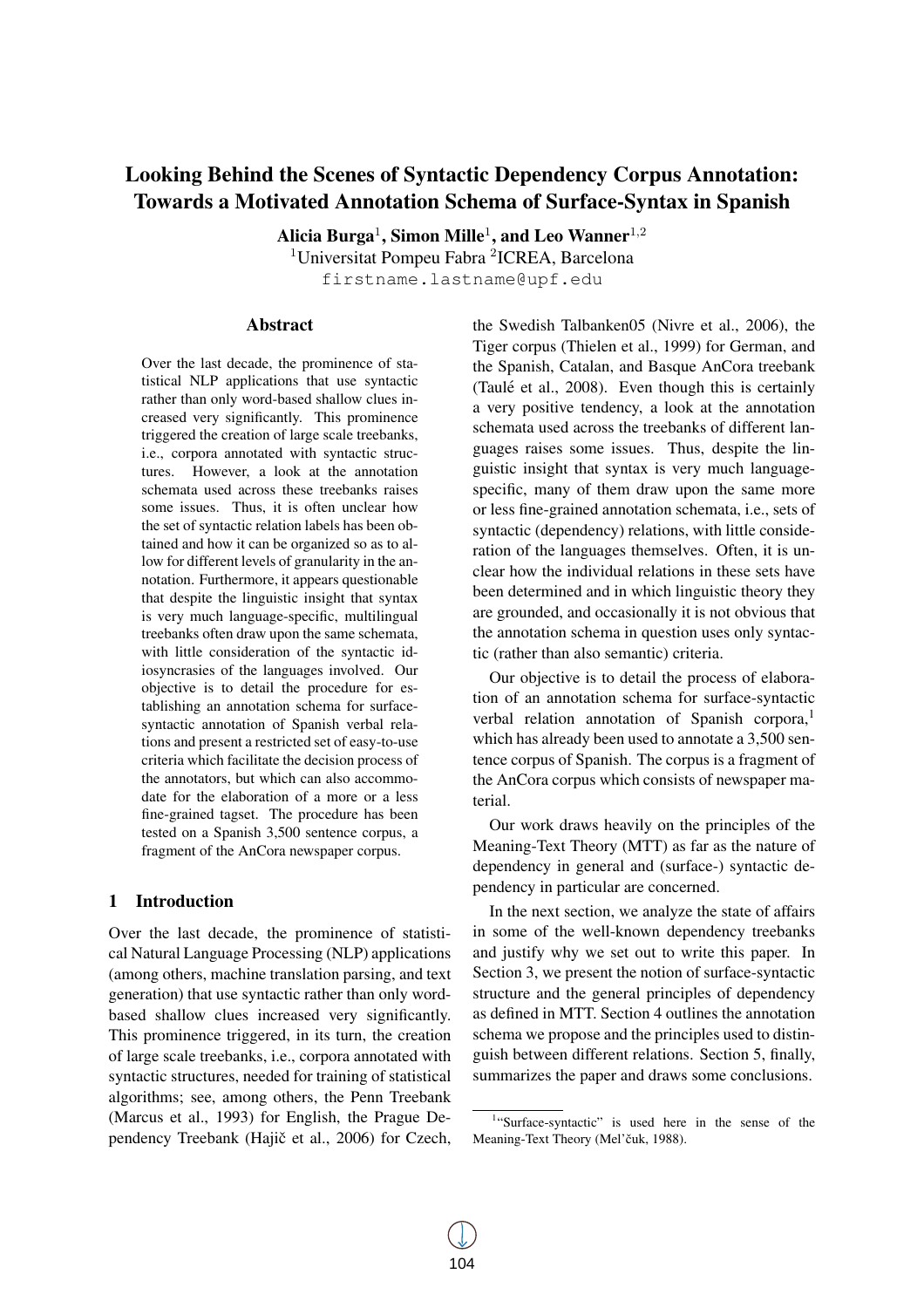## 2 A Glance Behind the Scenes

It is well-known that surface-syntactic relations (SSyntRels) as usually used in dependency treebanks are language-specific. A dependency relation annotation schema should thus, on the one hand, facilitate the annotation of all language-specific syntactic idiosyncrasies, but, on the other hand, offer a motivated generalization of the relation tags such that it could also serve for applications that prefer small generic dependency tag sets. However, as already mentioned above, in a number of dependency treebanks containing corpora in different languages, the same arc tag set is used for all languages involved—no matter whether the languages in question are related or not. For instance, AnCora (Taulé et al., 2008) contains the related Spanish and Catalan, but also Basque; the treebank described in (Megyesi et al., 2008) contains Swedish and Turkish, etc. This makes us think that little work has been done concerning the definition of the relation labels. In general, for all parallel and non-parallel treebanks that we found—the Czech PDT2.0-PDAT (Hajič et al.,  $2006$ ) and (Hajič and Zemánek,  $2004$ )) and PCET (Cmejrek et al., 2004), the English-German FuSe (Cyrus et al., 2003), the English-Swedish LinEs (Ahrenberg, 2007), the English Penn Treebank (Marcus et al., 1993), the Swedish Talbanken (Nivre et al., 2006), the Portuguese Bosque (Afonso et al., 2002), the Dutch Alpino (Van der Beek et al., 2002), etc.—the justification of the choice of dependency relation labels is far from being central and is largely avoided. This may lead to the conclusions that the selection of the relations is not of great importance or that linguistic research already provides sets of relations for a significant number of languages. Each of these two conclusions is far from being correct. In our work, we found the question of the determination of SSyntRels very crucial, and we observed the lack of an appropriate description of the language through a justified description of the SSyntRels used even for languages for which treebanks are available and widely used.

In MTT, significant work has been carried out on SSyntRels—particularly for English and French. Thus, (Mel'čuk and Percov, 1987; Mel'čuk, 2003) present a detailed inventory of SSyntRels for English, and (Iordanskaja and Mel'čuk, 2009) sug-

gest criteria for establishing an inventory of labeled SSyntRels headed by verbs as well as a preliminary inventory of relations for French. However, we believe that both inventories are not thought for large scale corpus annotation to be used in statistical NLP in that the criteria are generally difficult to apply and do not separate enough surface-syntactic phenomena from the phenomena at other levels of the linguistic description. For instance, one important distinction in (Iordanskaja and Mel'čuk, 2009) is whether a dependent is actantial or not—in other words, if a dependent forms part of the definition of its governor or not—, which is, however, a clear semantic distinction.

We attempt to avoid recourse to deep criteria. Instead, we replace deep criteria by a list of strictly syntactically motivated, easy-to-use criteria in order to make their application efficient on a large scale, and detail the process from the very beginning. This list is as reduced as possible, but still sufficient to capture fine-grained idiosyncrasies of Spanish. Obviously, we intensely use the cited works on SSyntRels in MTT as a source of inspiration.

## 3 MTT Guide to SSynt Dependencies

The prerequisite for the discussion of the compilation of a set of SSyntRels for a particular language is a common understanding of (i) the notion of a surface-syntactic dependency structure (SSyntS) that forms the annotation of a sentence in the corpus; (ii) the principles underlying the determination of a dependency relation, i.e., when there is a dependency relation between two lexical units in a sentence, and what is the direction of this dependency, or in other words, who is the governor and who is the dependent. In the presentation of both, we widely follow (Mel'čuk, 1988).

#### 3.1 Definition of SSyntS

In MTT, an SSyntS is defined as follows:

Definition 1 (Surface-Syntactic Structure, SSyntS) Let L,  $G_{sem}$  and  $R_{ssynt}$  be three disjunct alphabets, *where* L *is the set of lexical units (LUs) of a language*  $\mathcal{L}$ ,  $G_{sem}$  *is the set of semantic grammemes, and* Rssynt *is the set of names of surface-syntactic relations (or grammatical functions).*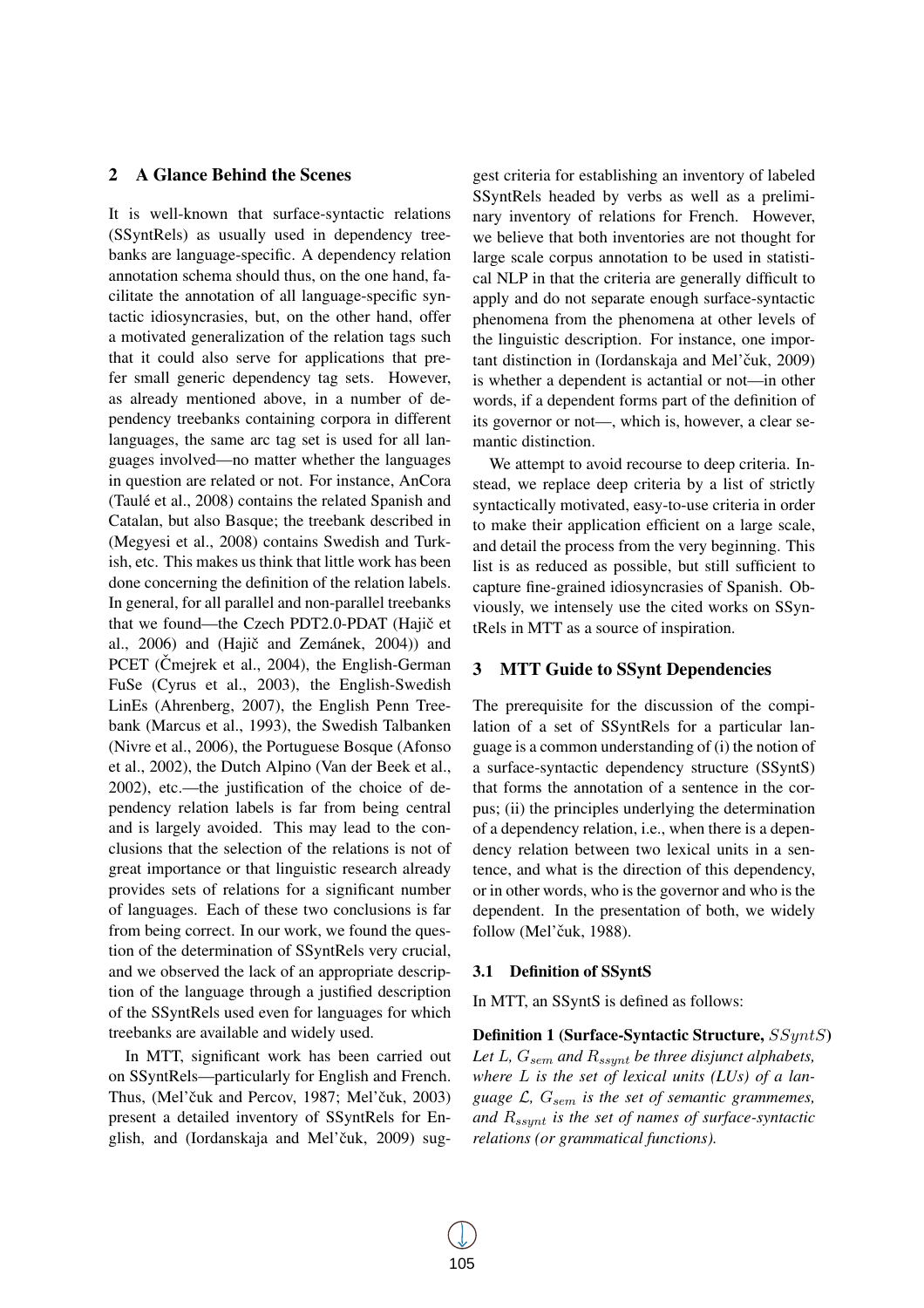

Figure 1: SSyntS of the sentence *Las primeras víctimas* fueron trabajadores que pedían regularmente días de re*cuperacion a sus patrones. ´* 'The first victims were employees who regularly asked days-off to their bosses'

*An SSyntS of L, S<sub>SSynt</sub>, is a quintuple over*  $L \cup$ Gsem ∪ Rssynt *of the following form:*

 $S_{SSynt} = \langle N, A, \lambda_{l_s \to n}, \rho_{r_s \to a}, \gamma_{n \to g} \rangle$ *where*

- *the set* N *of nodes and the set* A *of directed arcs (or* branches*) form an unordered dependency tree (with a source node* n <sup>s</sup> *and a target node* n <sup>t</sup> *defined for each arc),*
- *–*  $\lambda_{l_{\alpha} \to n}$  *is a function that assigns to each*  $n \in N$ *an*  $l_s \in L$ ,
- *–*  $\rho_{r_s\to a}$  *is a function that assigns to each*  $a \in A$ *an*  $r_s \in R_{ssynt}$ ,
- *–*  $\gamma_{n\to q}$  *is a function that assigns to the name of each LU associated with a node*  $n_i \in N$ ,  $l_i \in$  $\lambda_{n\to q}(N)$ , a set of corresponding grammemes  $G_t \in G_{sem}.$

For illustration, consider the SSyntS of a Spanish sentence in Figure 1.<sup>2</sup>

We are particularly interested in the assignment of surface-syntactic relation labels to the arcs (i.e., the function  $\rho_{r_s\to a}$ ). These labels are of the nature as used by many other treebanks: 'subject', 'direct/indirect object', 'copulative', 'modificative', 'determinative', 'adverbial', etc, i.e., *grammatical* *functions*. We want to determine when to use each of them and how to build the tag set such that it can be enriched or reduced in a prescribed way under clearly defined conditions. For instance, in Figure 1, the indirect object of the verb *pedían* 'asked $_{PL}$ ' is introduced by a preposition *a* 'to'. However, in Spanish, direct objects can also be introduced by it. So, obviously, looking at the units of the sentence is not enough to establish the dependency relations.

Each relation has to be associated with a set of central properties. These properties must be clearly verifiable. For instance, a direct object is cliticizable by an accusative pronoun, an indirect object by a dative pronoun, and every relation must have one type of dependent that can be used with any governor.

## 3.2 Principles for Determination of SSynt-Dependencies

The central question faced during the establishment of the SSyntS as defined above for each sentence of the corpus under annotation is related to:

- the elements of  $A$ : when is there a dependency between two nodes labeled by the LUs  $l_i$  and  $l_j$ and what is the direction of this dependency,
- the elements of  $R_{ssunt}$ : what are the names of the dependencies, how they are to be assigned to  $a \in A$ , and how they are to be distinguished,

or, in short, to the determination of SSynt-Dependencies. In what follows, we address this question in terms of two corollaries.

Corollary 1 (Dependency between nodes) *Given any two unordered nodes*  $n_1$  *and*  $n_2$ *, labeled by the LUs*  $l_1$  *and*  $l_2$  *respectively, in the sentence*  $S$  *of the corpus, there is a dependency between*  $n_1$  *and*  $n_2$  *if either*

(*a*) in order to position  $l_i$  in S, reference must be *made to*  $l_i$ *, with*  $i, j = 1, 2$  *and*  $i \neq j$  *(linear correlation criterion)*

*and*

*(b) between*  $l_i$  *and*  $l_j$  *or between syntagms of which*  $l_i$  *and*  $l_j$  *are heads*  $(i, j = 1, 2$  *and*  $i \neq j$ *), a prosodic link exists (prosodic correlation criterion)*

*or*

*(c)*  $l_i$  triggers agreement on  $l_j$   $(i, j = 1, 2$  and  $i \neq j$ j*) (agreement criterion)*

<sup>&</sup>lt;sup>2</sup>The nominal node labels reflect the number (*víctimas* 'victims', *trabajadores* 'workers', *patrones* 'bosses') only to facilitate the reading; semantic plural is encoded as a grammeme in terms of an attribute/value pair on the node: *number=PL*. Note also that we consider each node label to be a disambiguated word, i.e., lexical unit (LU). For details on grammemes, see (Mel'čuk, 2006).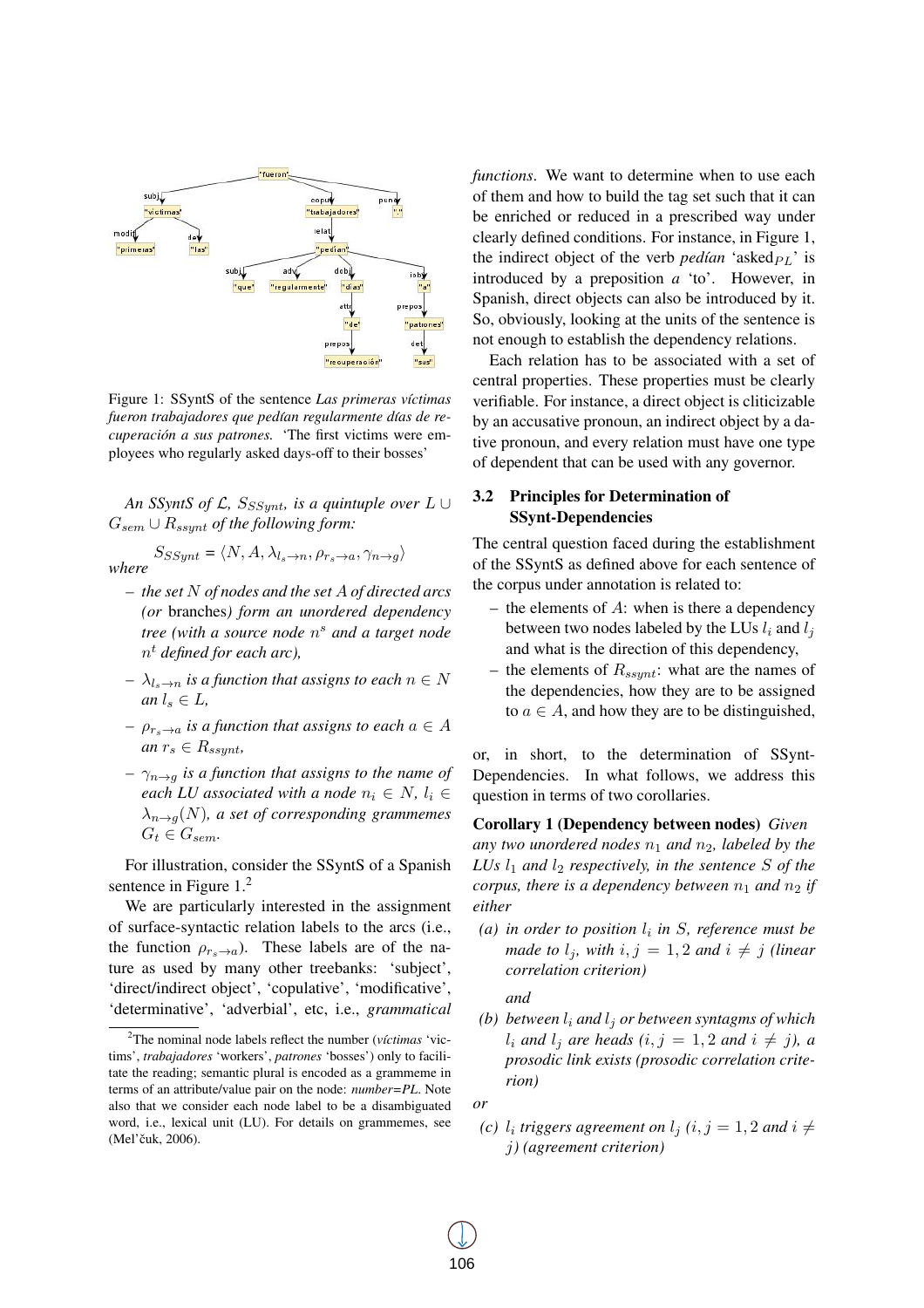Thus, in *John has slept well today*, *John* has to be positioned before the auxiliary *has* (or after in a question) and a prosodic link exists between *John* and the syntagm headed by *has*. This means that *John* and *has* are likely to be linked by a dependency relation. *Well* has to be positioned compared to *slept* (not compared to *has*), hence there is a dependency between *slept* and *well*.

With respect to agreement, we see that the verb is *has* and not *have*, as it would be if we had *The boys* instead of *John*. This verbal variation in person, which depends on the preverbal element, implies that a dependency links *John* and *has*.

Once the dependency between two nodes has been established, one must define which node is the governor and which one is the dependent, i.e., the direction of the SSynt arc that links those two nodes. The following corollary handles the determination of the direction of the dependency:

#### Corollary 2 (Direction of a dependency relation)

Given a dependency arc a between the nodes  $n_1$  and  $n_2$  *of the SSyntS of the sentence S in the corpus,*  $n_1$ *is the governor of*  $n_2$ *, i.e.,*  $n_1$  *is the source node and* n<sup>2</sup> *is the target node of* a *if*

- *(a) the passive valency (i.e., distribution) of the group formed by the LU labels*  $l_1$  *and*  $l_2$  *of*  $n_1/n_2$  *and the arc between*  $n_1$  *and*  $n_2$  *is the* same as the passive valency of  $l_1$  (passive va*lency criterion)*
	- *or*
- *(b)*  $l_1$  *as lexical label of*  $n_1$  *can be involved in a grammatical agreement with an external element, i.e., a label of a node outside the group formed by LU labels*  $l_1$  *and*  $l_2$  *of*  $n_1/n_2$  *and the arc between*  $n_1$  *and*  $n_2$  *(morphological contact point criterion)*

If neither (a) nor (b) apply, the following weak criteria should be taken into account:

- *(c) if upon the removal of*  $n_1$ *, the meaning of S is reduced AND restructured,*  $n_1$  *is more likely to be the governor than*  $n_2$  *(removal criterion)*,
- *(d)* if  $n_1$  *is not omissible in S, it is more likely to be the governor than*  $n_2$  *(omissibility criterion),*
- *(e)* if  $l_2$  *as label of*  $n_2$  *needs ("predicts")*  $l_1$  *as label of*  $n_1$ ,  $n_2$  *is likely to be a dependent of*  $n_1$ *(predictability criterion).*

As illustration of the passive valency criterion, $3$ consider the group *the cats*. It has the same distribution as *cats*: both can be used in exactly the same paradigm in a sentence. On the other side, *the cats* does not have the distribution of *the*. We conclude that *cats* is the head in the group *the cats*. It is important to note that, for instance, in the case of prepositional groups, the preposition does not have its own passive valency since it always needs an element directly after it. It does not prevent the passive valency criterion from applying since, e.g., the distribution of *from* [*the*] *house* is not the same as the distribution of *house*. It is the presence of the preposition that imposes on the group a particular distribution.

The morphological contact point criterion is used as follows: considering the pair *sólo felinos* in *sólo felinos ronronean* 'only felines $_{PL}$  purr $_{PL}$ ', *felinos* is the unit which is involved in the agreement with an external element, *ronronean*. As a consequence, *felinos* is more prone to be the governor of *solo ´* .

We illustrate the omissibility criterion in Section 4.2, but do not elaborate on the removal criterion nor on the predictability criterion; for more details see (Mel'čuk, 1988).

#### 3.3 Labelling the dependencies

With the two corollaries from above at hand, we should be able to state when there is a dependency arc between two nodes, and which node governs which other node. Now, labels to the dependency arcs need to be assigned. The assignment may be very intuitive and straightforward (as, e.g., the assignment of *subject* to the arc between *caen* 'fall' and *bolas* 'balls' in *bolas caen*, lit. 'balls fall', or the assignment of *object* to the arc between Sp. *tiran* 'throw' and *bolas* 'balls' in *tiran bolas*, lit. '[they] throw balls') or less clear (as, e.g., the assignment of a label to the dependency arc between *caen* 'fall' and *bolas* 'balls' in *caen bolas*, lit. '[it] falls balls': is it the same as in *bolas caen*, namely *subject* or a different one?).<sup>4</sup>

<sup>&</sup>lt;sup>3</sup>For the definition of the notion "passive valency", see (Mel'čuk, 1988).

<sup>&</sup>lt;sup>4</sup>We do not encode linear order in the SSyntRels: in practice, this allows us to limit the tagset size. However, it does not mean that some relations do not impose a particular linear order between the governor and dependent (see Section 4.2). The dependency tree as such remains unordered.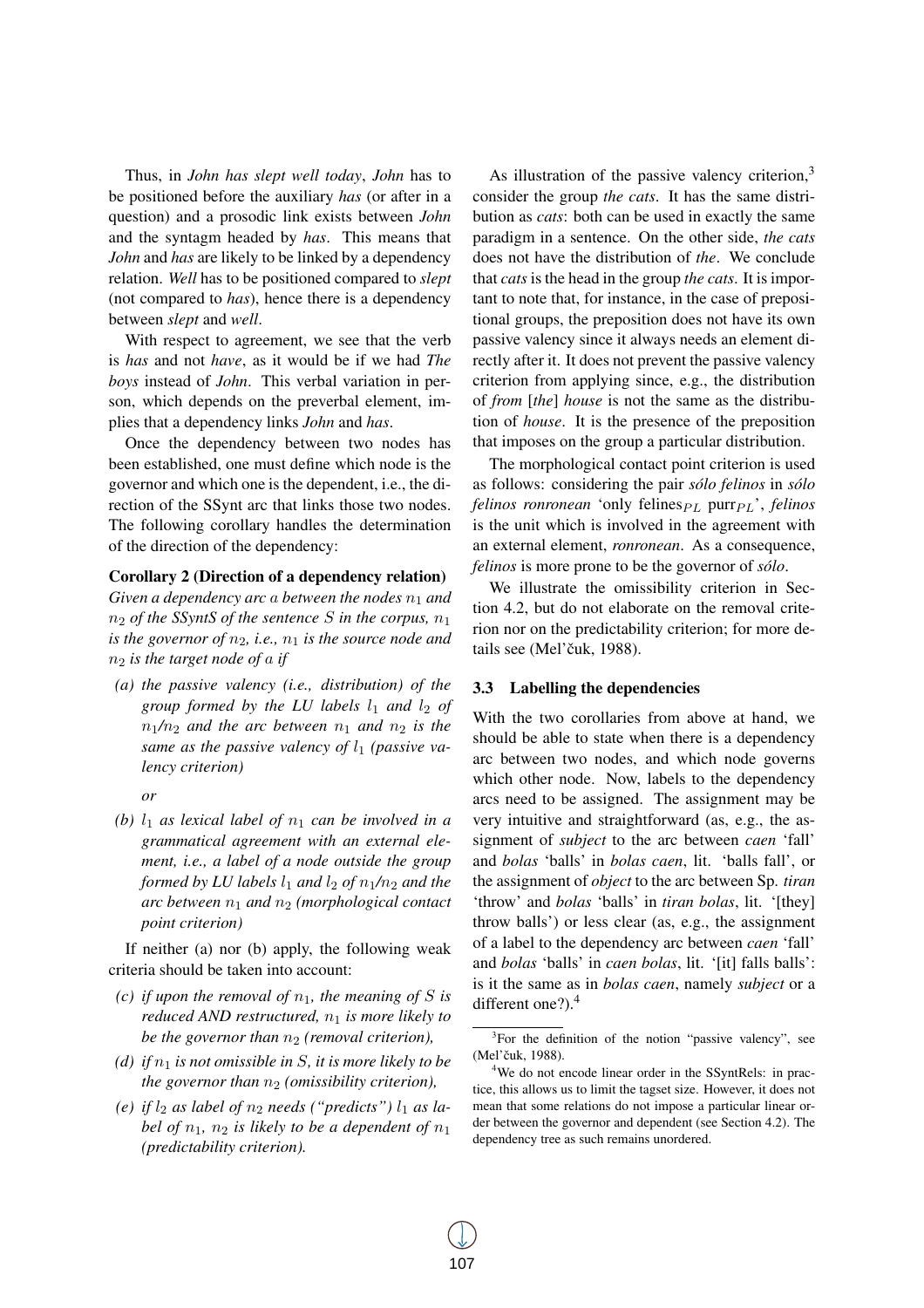The following corollary addresses the question whether two given dependency arcs are to be assigned the same or different labels:

**Corollary 3 (Different labels)** *Be given an arc*  $a_1$ *and an arc*  $a_2$  *such that* 

•  $a_1$  *holds between the nodes*  $n_{s_{a_1}}$  (labeled by  $l_{s_{a_1}}$ ) and  $n_{sta_1}$  (labeled by  $l_{ta_1}$ ), with the property set  $P_{a_1} := \{p_{a1_1}, p_{a1_2}, \ldots, p_{a1_i}, \ldots, p_{a1_n}\},\,$ 

•  $a_2$  *holds between the nodes*  $n_{s_{a_2}}$  (labeled by  $l_{s_{a_2}}$ ) and  $n_{st_{a2}}$  (labeled by  $l_{t_{a2}}$ ), with the property set  $P_{a_2} := \{p_{a2_1}, p_{a2_2}, \ldots, p_{a2_j}, \ldots, p_{a1_m}\}\$ 

*Then,*  $\rho_{r_s\to a}(a_1) \neq \rho_{r_s\to a}(a_2)$ *, i.e.,*  $a_1$  *and*  $a_2$  *are assigned different labels, if*

- $(a) \exists p_k : (p_k \in P_{a_1} \land p_k \notin P_{a_2}) \lor (p_k \in P_{a_2} \land p_k \notin P_{a_1} \land p_k)$  $P_{a_1}$ ) and  $p_k$  is a central property *or*
- *(b) one of the following three conditions apply; cf. (Mel'cuk, 1988): ˇ*

1. semantic contrast condition:  $l_{s_{a1}}$  and  $l_{s_{a2}}$ and  $l_{t_{a1}}$  and  $l_{t_{a2}}$  are pairwise the same word*forms, but either*  $l_{sa1}$  *and*  $l_{sa2}$  *or*  $l_{ta1}$  *and*  $l_{ta2}$ *have different meanings.*

2. prototypical dependent condition (quasi-Kunze property)*: given the prototypical depen* $d$ *ents*  $d_{p_1}$  *of*  $a_1$  *and*  $d_{p_2}$  *of*  $a_2$ *, when*  $l_{t_{a_1}}$  *in*  $l_{s_a} - a_1 \rightarrow l_{t_{a1}}$  is substituted by  $d_{p_2}$  the grammaticality of  $l_{s_{a1}} - a_1 \rightarrow l_{t_{a1}}$  is affected or when  $l_{t_{a2}}$  in  $l_{s_{a2}} - a_2 \rightarrow l_{t_{a2}}$  is substituted by  $d_{p_1}$  the *grammaticality of*  $l_{s_{a2}} - a_2 \rightarrow l_{t_{a2}}$  *is affected.* 

3. SSyntRel repeatability criterion: *If*  $l_{t_{a1}}$  *and its dependency*  $a_1$  *from*  $l_{s_{a1}}$  *can be repeated* and  $l_{t_{a2}}$  and its dependency  $a_2$  from  $l_{s_{a2}}$  can*not (or vice versa).*

Condition (a) entails first of all that a relation should have clear properties associated to it. Associating properties to a relation is exactly what means to define a relation. This can only be done in opposition to other relations, which means that this is the result of numerous iterations after the inspection of numerous examples. As a consequence, paradoxically, the list of properties of a relation is one of the last things which is defined.<sup>5</sup>

The semantic contrast condition (b1) states that for a given relation and a given minimal pair of LUs, there must not be any semantic contrast; the arc orientation has to be the same for both members of the minimal pair, and the deep-morphologic representation should be different (different possible orders or different case on the dependent for instance). Both pairs have the property to be able to occupy the same syntactic role in a sentence. Consider the two LUs *matar* 'kill' and *gatos* 'cats': they can form an ambiguous sentence *Matan gatos*, lit. 'Cats kill'/'[They] kill cats'. The ambiguity cannot be explained by the difference of meaning of the components of the sentence (since they are the same). Hence, the semantic contrast criterion prevents both dependencies to be the same; in one case, *gatos* is subject, and in the other case, it is object of *matar*.

The semantic contrast condition does not apply to *una casa* 'indefinite + house' / *una casa* 'one + house' because *una* does not have the same meaning (i.e., is not the same lexeme) in both cases.

The quasi-Kunze criterion (b2) states that any SSyntRel must have a prototypical dependent, that is, a dependent which can be used for ANY governor of this SSyntRel; see (Mel'čuk, 2003). Consider, for illustration, poder−R→caer 'can fall' vs.  $cortar-R \rightarrow pelo$  'cut hair': it is not possible to have an N as dependent of *poder* 'can' nor an Vinf as dependent of *cortar* 'cut'. More generally, no element of the same category can appear below both *poder* and *cortar*. This implies that the prototypical dependents in both cases do not coincide, so it is not the same relation.

The SSyntRel repeatability criterion (b3) indicates that a particular SSyntRel should be, for any dependent, either always repeatable or never repeatable. If one dependent can be repeated and another one cannot, then we have two different relations. In a concrete case, we can start with the hypothesis that we have ONE relation R for which we want to know if it is suitable to handle two dependents with different properties (in particular, two different partsof-speech). If the same relation R can be used to represent the relation, for instance, between a noun and an adjective, and, on the other side, between a noun and a numeral quantifier, R should be either repeatable or not repeatable in both cases. We observe

<sup>5</sup>A restricted property set of the *direct objectival* relation in Spanish includes: the direct object (1) is cliticizable (2) by an accusative pronoun, (3) can be promoted, (4) does not receive any agreement, and (5) is typically a noun.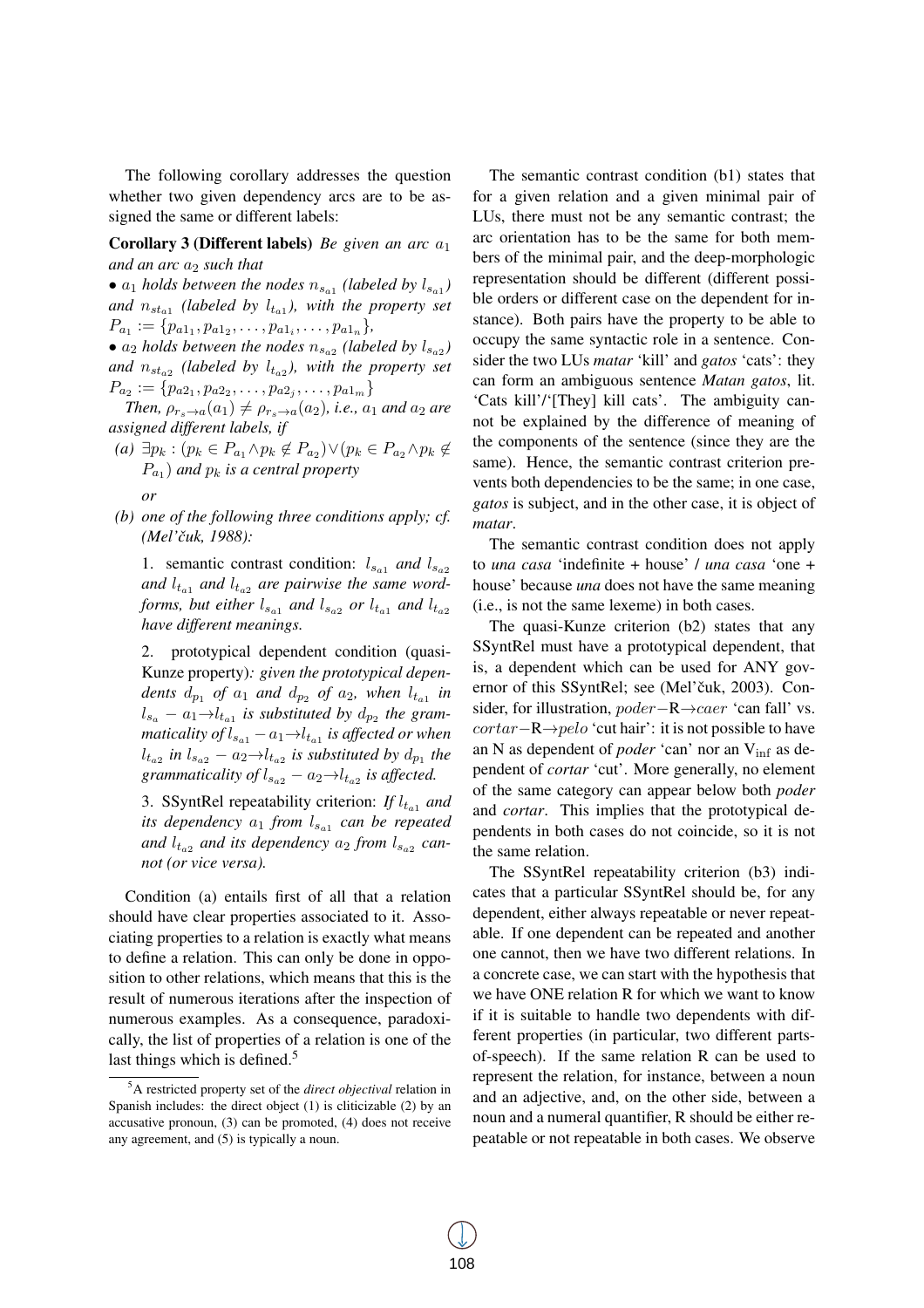that R is repeatable for adjectives but not for quantifiers and conclude, thus, that R should be split in two relations (namely 'modifier' and 'quantificative').

# 4 Towards a SSynt Annotation Schema

In Section 3, the general principles have been presented that allow us to decide when two units are involved in a dependency relation and who is the governor. Furthermore, some generic cases have been identified in which it seems clear whether a new relation should be created or not. With these principles at hand, we can set out for the definition of a motivated SSynt annotation schema. To be taken into account during this definition is that (a) (unlike the available MTT SSyntRel sets,) the schema should cover only syntactic criteria; (b) the granularity of the schema should be balanced in the sense that it should be fine-grained enough to capture languagespecific syntactic idiosyncrasies, but be still manageable by the annotator team (we are thinking here of decision making and inter-agreement rate). The latter led us target a set of 50 to 100 SSyntRels.

# 4.1 Principles for the criteria to distinguish between different relations

The following properties are particularly important: • Applicability: The criteria should be applicable to the largest number of cases possible. For instance, a head and a dependent always have to be ordered, so a criterion implying order can be applied to every relation whatever it is. One advantage here is to keep a set of criteria of reasonable size, in order to avoid to have to manage a large number of criteria which could only be applied in very specific configurations. The other advantage in favouring generic criteria is that it makes the classification of dependency relations more readable: if a relation is opposed to another using the same set of criteria, the difference between them is clearer.

• Visibility: When applying a criterion, an annotator would rather *see* a modification or the presence of a particular feature. Indeed, we try to use only two types of criteria: the ones that transform a part of the sentence to annotate—promotion, mobility of an element, cliticization, etc.—, and the ones that check the presence or absence of an element in the sentence to annotate (is there an agrement on the dependent? does the governor impose a particular preposition? etc.). In other words, we avoid semantically motivated criteria. The main consequence of this is the absence of opposition complement/attribute as discriminating feature between syntactic relations.

• Simplicity: Once the annotator has applied a criterion, he/she must be able to make a decision quickly. This is why almost all criteria involve a binary choice.

All of the resulting selected criteria presented below have been used in one sense or the other in the long history of grammar design. However, what we believe has not been tackled up to date is how to conciliate in a simple way fine-grained syntactic description and large-scale application for NLP purposes. In what follows, we present a selection of the most important criteria we use in order to assign a label to a dependency relation. Then, we show how we use them for the annotation of a Spanish corpus with different levels of detail.

# 4.2 Main criteria to distinguish between different relations

• Type of linearization: Some relations are characterized by a rigid order between the head and the dependent (in any direction), whereas some others allow more flexibility with respect to their positioning. Thus, e.g., the relations that connect an auxiliary with the verb imply a fixed linearization: the auxiliary (head) always appears to the left of the verb (dependent):

#### *He comido mucho.*'[I] have eaten a-lot' / *\*Comido he mucho*.

On the other hand, even if Spanish is frequently characterized as an SVO language, the relation 'subject' does allow flexibility between the head and the dependent:

*Juan come manzanas.* 'Juan eats apples'/ *Come Juan manzanas.*/*Come manzanas Juan.*

Given that it is possible to apply this criterion to all the relations, the linearization criterion is very relevant to our purposes.

• Canonical order: As just stated, some relations are more flexible than others with respect to the order between head and dependent. When the order is not restricted, there is usually a canonical order. Thus, although it is possible to have a postverbal subject, the canonical order between the subject and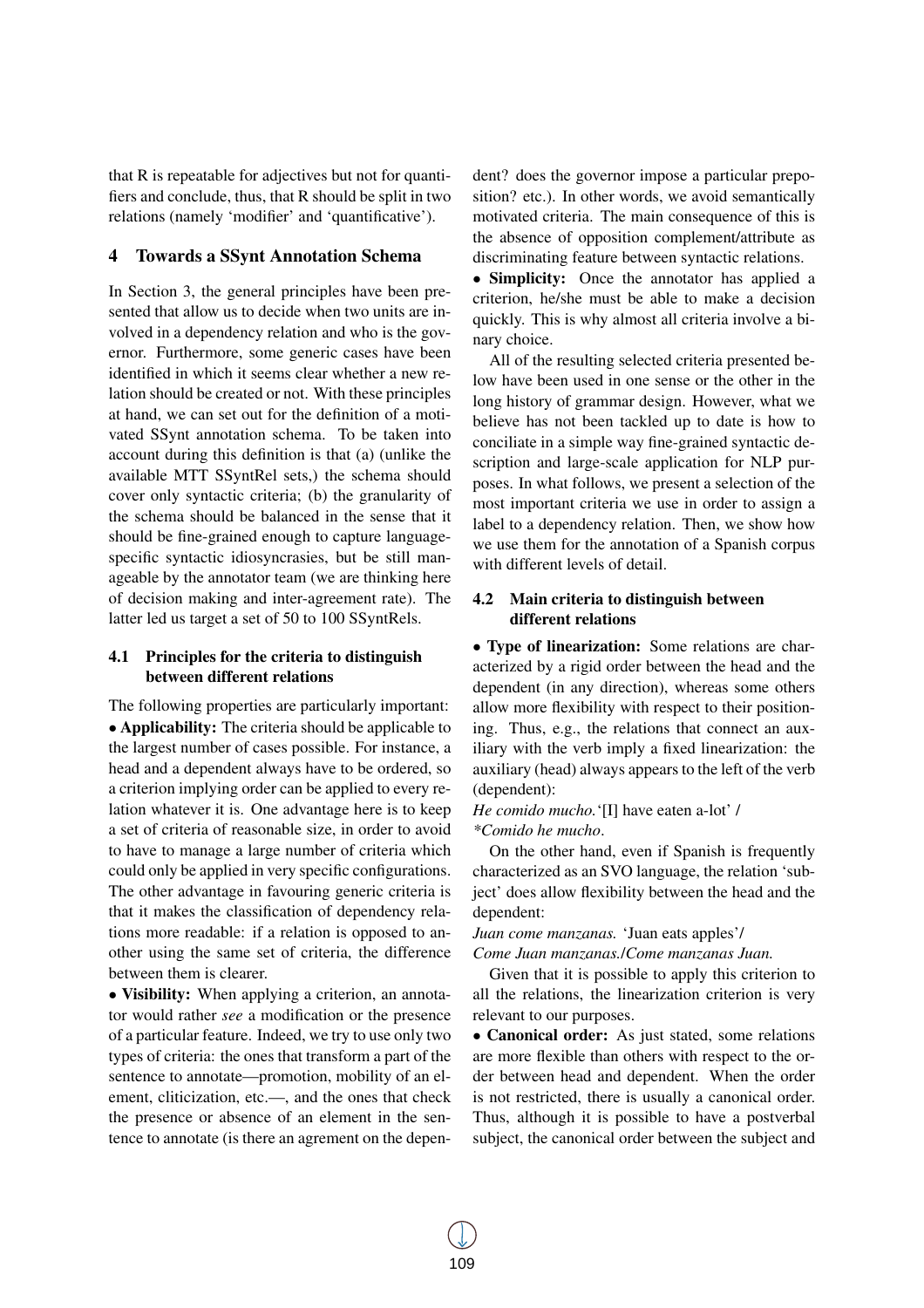the verb is that the former occurs at the left of the latter. On the other hand, the relations introducing the non-clitic objects have the opposite canonical order, i.e. the object appears at the right of the verb.

• Adjacency to the governor: There are some relations that require that the head and the dependent are adjacent in the sentence, and only accept a very restricted set of elements to be inserted between them, but there are some other relations that allow basically any element to appear between them. We believe that the fact to keep a dependent very close in the sentence is an important syntactic feature. All the relations involving clitics belong to the first type, and a relation such as determinative belongs to the second type:

*Cada d´ıa, lo miraba.* 'Every day, [I] watched it'/ *\*Lo cada d´ıa miraba.*

*El hombre bueno.* lit. 'The guy good' / *El buen hombre.*

• Cliticization: Concerning only elements for which the order between the verbal head and its dependent is not restricted, an important criterion refers to the possibility for the dependent to be replaced or duplicated by clitic pronouns. Thus, the relation *indirect object* allows cliticization, as opposed to the *oblique object* that does not:

M iente−IObj→a *Carla. / Le miente. / A Carla le miente.*

lit. '[He] lies to Carla.' / '[He] to-her lies.' / 'To Carla [He] to-her lies .'

Invierte−OblObj→en *bolsa. / \*La invierte. / \*En bolsa la invierte.*

lit. '[He] inverts in stock-market.' / '[He] in-it inverts.' / 'In stock-market [He] in-it inverts .'

• Promotion/demotion: Promotion and demotion refer to the possibility of becoming, respectively, a closer or a further argument in a parallel sentence. Thus, the dependent of the relation *direct object* can be promoted to the dependent of the relation *subject* in a passive sentence (and, from the opposite point of view, the subject can be demoted to the dependent of the relation *agent* in a passive sentence):

*Juan compuso las canciones./ Las canciones fueron compuestas por Juan.*

'Juan wrote the songs' / 'The songs were written by Juan'

Cliticization and promotion/demotion can only be applied if the head is a finite verb and from this perspective, do not seem comply with the Applicability principle. However, since there are many different relations that can appear below a verb, this is not totally true. In addition, they are very efficient with respect to the other two principles, Visibility and Simplicity.

• Agreement: Agreement appears when head and dependent share some morphological features, such as gender, number, person, etc., which one passes to the other. The agreement actually depends on two parameters: on the one hand, the target of the agreement must have a Part of Speech which allows agreement, and on the other hand, the dependency relation itself must allow it. For example, the *copulative* relation allows agreement, but if the dependent is not an adjective, it is not mandatory: *Pedro y Carla son relajados* 'Pedro and Carla are relaxed<sub>PLU</sub>' as opposed to *Pedro y Carla son una pareja*, 'Pedro and Carla are a couples $\sum_{i=1}^{n}$ . Inversely, the past participle in the perfect analytical construction is intrinsically prone to agreement (as shows the second example that follows), but the relation does not allow it: *Carla está perdida*, 'Carla is lost<sub>FEM</sub>' as opposed to *Carla ha perdido* 'Carla' has  $lost<sub>noFEM</sub>$ . This is why the notion of prototypical dependent is important (see next paragraph): if a relation licences agreement, it doesn't mean that any dependent must have agreement, but that there is always agreement for its prototypical dependent.

There are different types of agreements allowed by a syntactic relation:

- dependent agrees with head: sillas−modificative→rotas 'chairs  $b$ roken $_{\text{FEM.PL}}$
- head agrees with dependent: Juan←subject−viene 'Juan comes',
- dependent agrees with another dependent: Juan←subject−parece−copulative→ *enfermo* 'Juan seems sick<sub>MASC.SG</sub>'.

When there is agreement, secondary criteria can be applied, concerning the type of inflection of the agreeing element: in some cases, the agreement can vary, in some cases it cannot (see the opposition between *subject* and *quotative subject* in the next subsection).

• Prototypical dependent: As mentioned in Section 3, every relation must have a prototypical dependent. This criterion is more useful for designing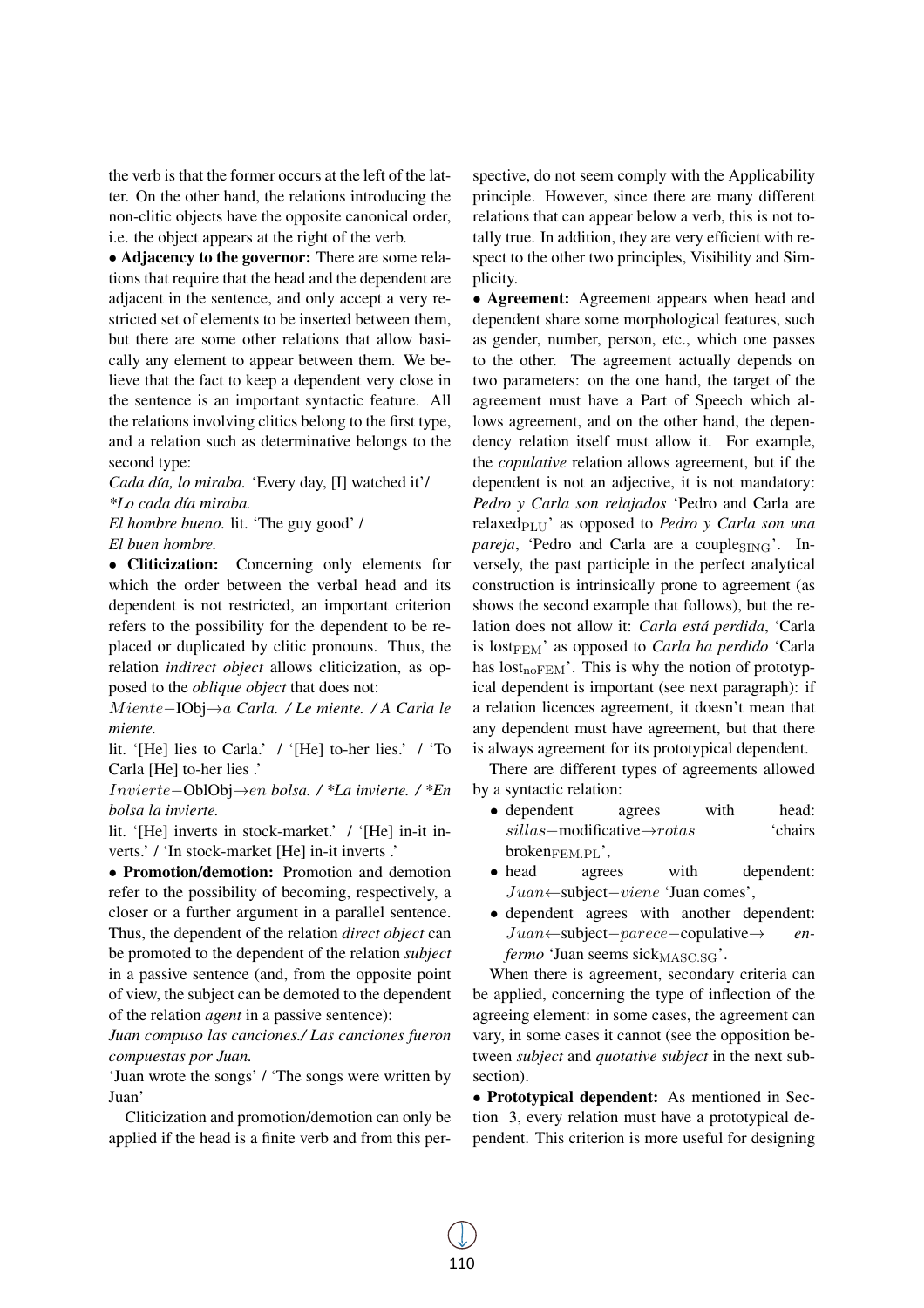the set of dependency relations than for assigning a tag to a relation, since it involves a generalization over a large number of cases, which are not accessible during the process of annotation. However, it can be used during annotation as well, especially in order to infirm/confirm a relation: if a dependent of a SSyntRel cannot be replaced by the prototypical dependent of this relation, then the relation should be changed. It can also be useful when looking for a relation in the hierarchical representation of the criteria (see Figure 2), for instance in combination with the Agreement criterion: if the pair son−??→pareja in the sentence *Pedro y Carla son una pareja* 'Pedro and Carla are a couple<sub>SING</sub>' has to be annotated, although there is no visible agreement, the native speaker annotator has the knowledge that the typical dependent in that case for that verb is an adjective and then should consider that an agreement is usually involved.

• Part-Of-Speech of the Head: The actual PoS of the governor is relevant in that there are very few syntactic dependents that behave the same with heads of differerent syntactic categories once a certain level of detail has been reached in the annotation. As a consequence, we decided to separate the tags of our tagset by PoS of the governor.

• Governed Preposition/ Conjunction/ Grammeme (P/C/G): There are some relations that require the presence of a preposition, a subordinating conjunction or a grammeme. For instance, the relation *oblique object* implies the presence of a preposition which has no meaning to introduce the dependent (*viene* de *comer* 'he/she has just eaten'), and the relation *subordinate conjunctive* requires the presence of a feature in the verb indicating that it is finite.

• Dependent omissibility: This syntactic criterion is defined within an "out-of-the-blue" context, given that otherwise it is very difficult to determine whether or not a dependent is omissible: it is always possible to create pragmatic contexts whereas the dependent can be perfectly omitted. There are two cases: on the one hand, relations such as *prepositional* always require the presence of the dependent and, on the other hand, relations as *modifier* do not require the presence of the dependent. Consider:

*Juan viene* para−prepos→trabajar. / *\*Juan viene para.*

'Juan comes to work' / 'Juan comes to' *Tiene* sillas−modif→verdes. / *Tiene sillas.* lit. '[He] has chairs green' / '[He] has chairs'

#### 4.3 Application of the Schema to Spanish

We organized all the criteria into a tree-like hierarchy so that if an annotator identifies a pair a governor/dependent, but wonders which relation holds between the two, he only has to follow a path of properties that leads to the relation. The order in which the criteria are applied is only important for a generalization over the relations, since it allows to keep close in the graphical representation the relations that have the same type (see Figure 2).

Due to space restrictions, we only present in this paper a part of the hierarchy, namely, the relations headed by a verb which do not impose a rigid order between governor and dependent; our complete hierarchy contains 70 different arc labels and covers the annotation of a 100,000 word corpus. We use here nine criteria: removability of dependent, possible cliticization, agreement type, inflection type, PoS of prototypical dependent, behaviour to promotion, presence of governed P/C/G, presence of quotes, presence of parentheses or dashes. With this level of detail, we get sixteen different relations; c.f Figure 2.

In the following, we give an example for each relation; the governor of the relation appears in bold uppercase, the dependent in bold lowercase:

-*adjunctive*: Vale, VAMOS! lit.'Ok, let's-go!'

-*adverbial*: Hoy PASEO lit.'Today I-go-for-astroll'

-*copulative*: El gato ES negro 'The cat is black'

-*direct objectival*: CONSTRUYEN una casa lit.'They-build a house'

-*indirect objectival*: Les MOLESTA el ruido a los peces, lit. '(to-them) bothers the noise (to) the fish', 'The fish are bothered by the noise'

-*modificative adverbial*: Llegados a ese extremo, el trabajo se VUELVE insoportable lit.'Arrived-MASC-PL to that extremity, the work becomes unbearable'

-*object completive*: Pedro CONSIDERA tontos a los gatos lit.'Pedro considers stupid to the cats '

-*object copredicative*: Pedro VE felices a los gatos lit. lit.'Pedro sees happy to the cats', 'Pedro sees the cats happy'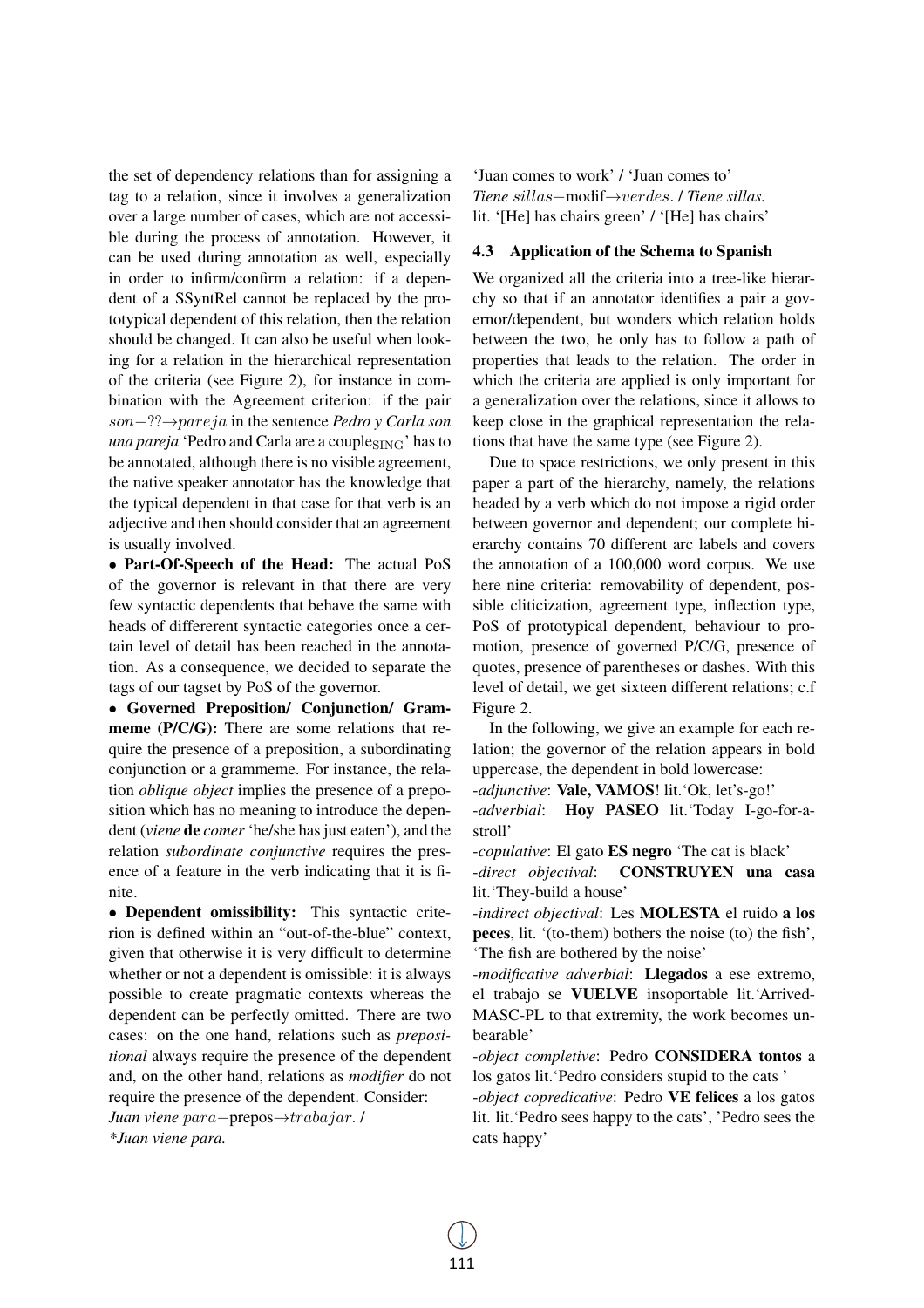-*oblique objectival*: PASA de Pedro lit.'He-ignores from Pedro'

-*quasi subjectival*: LLUEVE(N) ranas, lit. 'it/theyrain(s) frogs'

-*quotative copulative*: La pregunta ERA 'Va a volver?' lit.'The question was/ 'Is-he-going to come-back?"

-*quotative direct objectival*: 'Dogs' SIGNIFICA "perros" ('"Dogs" means "perros"

-*quotative subjectival*: "Dogs" SIGNIFICA "perros" ' "Dogs" means "perros" '

-*subjectival*: Pedro CORRE 'Pedro runs'

-*subject completive*: La frase RESULTA buena lit.'The sentence turns-out fine'

-*subject copredicative*: Pedro VUELVE feliz lit.'Pedro comes-back happy'

By selecting only a few criteria, it is possible to diminish the number of relations and thus, by doing so, to tune the level of detail of the annotation. For example, keeping only four of the nine criteria presented above, we end up with only five relations, instead of sixteen:

- 1. Cliticization: *objectival (type 1)*
- 2. No Cliticization
	- 2.1 Dep not Removable: *completive*
	- 2.2 Removable Dep.
		- 2.2.1 Prototypical Dep.=N 2.2.1.1 Dep. controls Agreement *subjectival* 2.2.1.2 No Agreement *objectival (type 2)* 2.2.2 Prototypical Dep.=A/Adv *adverbial*

Figure 2 summarizes the use of some criteria for Spanish and shows the correspondence between the fine-grained relations and generalized relations (rightmost side of the figure). On the left side, each intermediate node corresponds to the application of one criteria, and the leaves are the SSyntRels. The path from the root of the tree to one leaf thus indicates a list of properties of this relation. Within the brackets, some properties are listed which are entailed by the criterion they appear next to. For example, the *Canonical Order* (CO Right/Left) can always be predicted by a particular property: for instance, all elements that can be cliticized are usually linearized on the right of their governor. If *Canonical Order* is not mentioned for a relation, it is because there is no canonical order, as it is the case for three adverbial relations (*modificative adverbial*, *adjunct*, and *adverbial*). Obviously, every relation

usually has many more properties than those listed in this hierarchy.

Although we use only syntax-based criteria, it is possible to reach the semantic level by indicating whether the dependent of a relation is acounted for in the valency of its governor (no (-), actant I, actant II, etc.), which is indicated by the numbers in the column to the right of SSYNTRELS.<sup>6</sup> This helps for generalizing the relations, as illustrated on the right side of the figure. This second hierarchy, over relations, is similar to those proposed by, among others, (De Marneffe et al, 2006) or (Mille and Wanner, 2010).

#### 5 Conclusions

Even if there are dependency corpora in different languages and some of them widely used for NLP applications, it is not yet clear how the set of syntactic relations can be obtained and how it can be organized so as to allow for different levels of granularity in the annotation. In this paper, we attempt to fill this gap by detailing the procedure for establishing a tagset for Spanish verbal relations. We present a restricted selection of easy-to-use criteria which facilitate the work of the annotators, but which also can accommodate for the elaboration of a more or less fine-grained tagset. An advantage of such hierarchical schema is its potential application to any other language, although it is possible that some criteria are not needed anymore for a specific language (e.g., linearization for order-free languages) or, on the contrary, that new syntactic criteria are needed. We already successfully began to apply this method to a radically different language, namely, Finnish, and are annotating a 2,000 sentence corpus with a restricted set of about 25 relations.

The use of the fine-grained tagset and the application of the hierarchized criteria for the annotation of a 100,000 word corpus has proven feasible.

#### References

S. Afonso, E. Bick, R. Haber, and D. Santos. 2002. Floresta sintá(c)tica: A treebank for Portuguese. In *Proceedings of LREC 2002*, Las Palmas de Gran Canaria, Spain.

<sup>&</sup>lt;sup>6</sup>We actually have a version of our corpus with such valency information (to be released).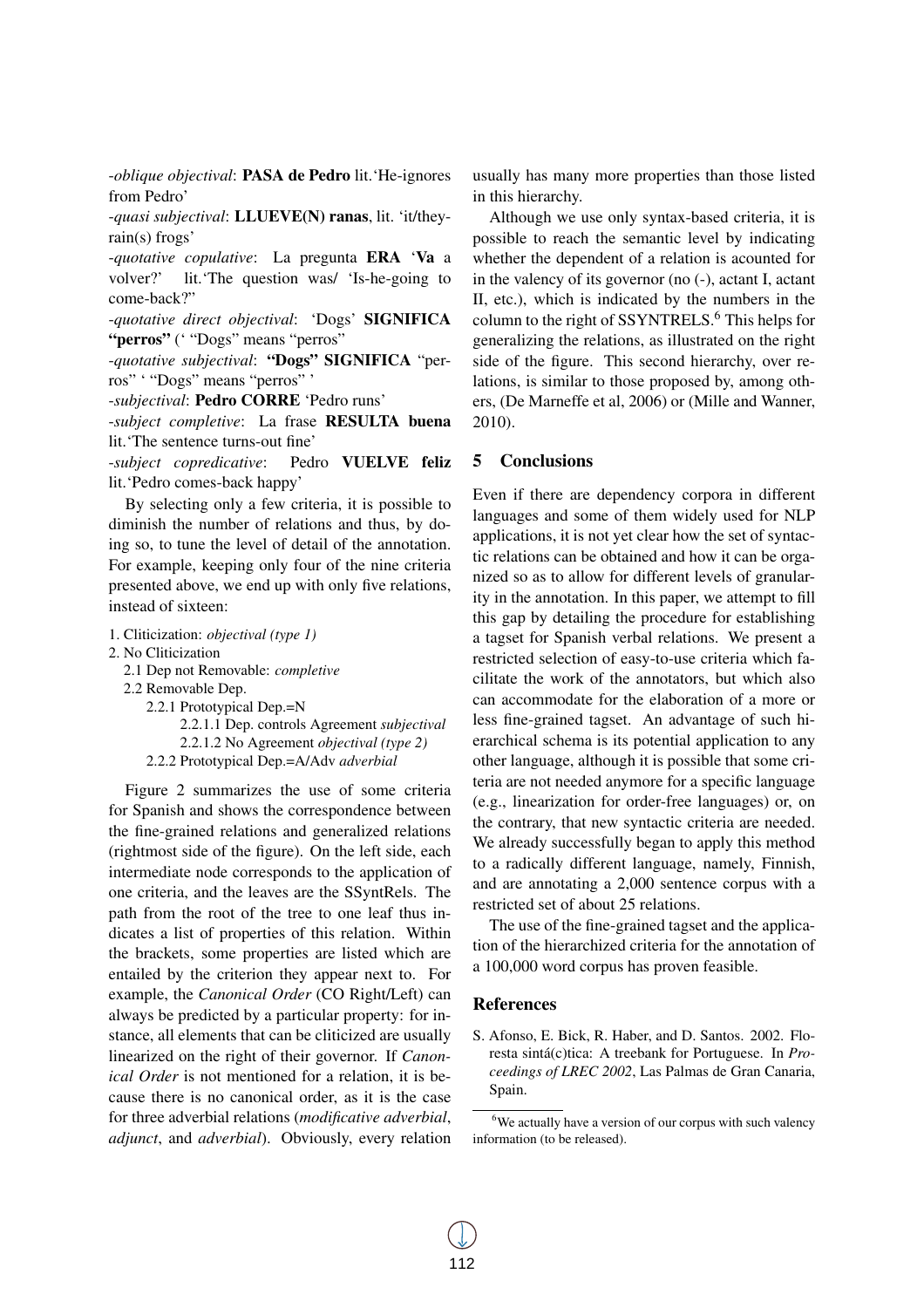| CRITERION HIERARCHY |                  |                   |                   |              |                              |                   |                                                                  |                             |                                  | <b>SSYNTRELS</b> |            | <b>RELATION HIERARCHY</b> |      |     |            |
|---------------------|------------------|-------------------|-------------------|--------------|------------------------------|-------------------|------------------------------------------------------------------|-----------------------------|----------------------------------|------------------|------------|---------------------------|------|-----|------------|
|                     |                  |                   |                   |              |                              |                   |                                                                  |                             | quotative                        | dobj quot        | H          |                           |      |     |            |
|                     |                  |                   | promotion-        |              |                              |                   |                                                                  |                             | no quotative                     | dobi             |            |                           |      |     |            |
|                     |                  |                   | (protDep=N)       |              |                              |                   |                                                                  |                             |                                  |                  | Ш          |                           |      |     |            |
|                     |                  |                   | (no agreement)    |              |                              |                   | (protDep=N)                                                      |                             |                                  |                  | Ш          |                           |      |     |            |
|                     | (CO Right)       |                   | (olitic case ACC) |              |                              |                   | (clitic case DAT)                                                |                             |                                  |                  | IV.        | Obj1                      |      |     |            |
|                     | cliticization    |                   |                   |              |                              |                   | governed P                                                       |                             |                                  | iobj             | ٧          |                           |      |     |            |
|                     |                  |                   |                   | no agreement |                              |                   |                                                                  |                             |                                  |                  | VI.        |                           |      |     |            |
|                     |                  |                   | no promotion      |              |                              |                   | no governed P/C/G-<br>target of agreement agree w/ sister (subj) |                             | quotative-                       | copul_quot       | Ш          |                           |      |     |            |
|                     |                  |                   |                   | agreement    |                              |                   |                                                                  |                             |                                  | copul            |            |                           | Arg2 |     |            |
|                     |                  |                   |                   |              |                              | (protDep=A)       |                                                                  |                             |                                  |                  |            |                           |      |     |            |
|                     |                  |                   |                   |              | (protDep=A)                  |                   | (CO Right)                                                       |                             | agree w/ subj                    | subj_compl       |            | Compl                     |      |     |            |
| not fixed Lin       |                  | Dep not removable |                   |              | Dep target of agree          |                   | agree w/ sister                                                  |                             | agree wł dobj                    | obj compl        | <b>THE</b> |                           |      | Arg |            |
|                     |                  |                   |                   |              |                              |                   |                                                                  |                             |                                  |                  |            |                           |      |     |            |
|                     |                  |                   |                   |              | governed P/C/G               |                   |                                                                  |                             |                                  | obl obj          |            |                           |      |     |            |
|                     |                  |                   |                   |              | (governed Prep or Gerund)    |                   |                                                                  |                             |                                  |                  |            |                           |      |     |            |
|                     |                  |                   |                   | No Agreement |                              |                   |                                                                  |                             |                                  |                  | Obj2       |                           |      |     |            |
|                     |                  |                   |                   | (20 Right)   |                              |                   |                                                                  |                             |                                  |                  |            |                           |      |     |            |
|                     | no cliticization |                   | protDep=N         |              |                              |                   |                                                                  |                             |                                  |                  |            |                           |      |     | <b>Dep</b> |
|                     | (no promotion)   |                   |                   |              | no governed P/C/G            |                   |                                                                  |                             |                                  | quasi subj       | т          |                           |      |     |            |
|                     |                  |                   |                   |              |                              |                   |                                                                  |                             |                                  |                  |            |                           |      |     |            |
|                     |                  | Dep removable     |                   |              | agreement-Dep controls agree |                   | controls gov/sisters                                             |                             | variant inflection Dep - subject |                  |            | Subj - Arg1               |      |     |            |
|                     |                  |                   |                   |              | (CO Left)                    |                   |                                                                  |                             | <b>fixed inflection Dep -</b>    | subj_quot        |            |                           |      |     |            |
|                     |                  |                   |                   |              | (demotion)                   |                   |                                                                  |                             | (always 3rd SG)                  |                  |            |                           |      |     |            |
|                     |                  |                   |                   |              |                              |                   | (CO Right)                                                       |                             | agree wł subj                    | subj copred -    |            |                           |      | Mod |            |
|                     |                  |                   | protDep=A         |              | Dep target of agree          |                   | agree w/ sister                                                  |                             | agree wł dobj                    | obj copred       |            |                           |      |     |            |
|                     |                  |                   |                   |              |                              |                   |                                                                  | agree w/ sent, external elt |                                  | adv mod          |            | Adv - Mod                 |      |     |            |
|                     |                  |                   |                   |              |                              |                   |                                                                  |                             | parenthetical                    | adjunct          |            |                           |      |     |            |
|                     |                  |                   | protDep=Adv       |              |                              | no governed P/C/G |                                                                  |                             | not parenthetical<br>adv         |                  |            |                           |      |     |            |
|                     |                  |                   | (no Agreement)    |              |                              |                   |                                                                  |                             |                                  |                  |            |                           |      |     |            |
|                     |                  |                   |                   |              |                              |                   |                                                                  |                             |                                  |                  |            |                           |      |     |            |

Figure 2: A partial hierarchy of syntactic criteria and a possible generalization of relations

- L. Ahrenberg. 2007. LinES: An English-Swedish Parallel Treebank. In *Proceedings of the 16th Nordic Conference of Computational Linguistics (NODAL-IDA 2007)*, Tartu, Estonia.
- L. Cyrus, H. Feddes, and F. Schumacher. 2003. FuSe– a Multi-Layered Parallel Treebank. In *Proceedings of the Second Workshop on Treebanks and Linguistic Theories (TLT2003)*, pages 213–216, Växjö, Sweden.
- M-C. De Marneffe et al. 2006. Generating Typed Dependency Parses from Phrase Structure Parses. In *Proceedings of LREC 2006, Genova, Italy.*
- J. Hajič and P. Zemánek. 2004. Prague Arabic dependency treebank: Development in data and tools. In *Proceedings of the NEMLAR International Conference on Arabic Language Resources and Tools*, pages 110– 117, Cairo, Egypt.
- J. Hajič, J. Panevová, E. Hajičová, P. Sgall, P. Pajas, J. Štěpánek, J. Havelka, M. Mikulová, and Z. Žabokrtský. 2006. Prague Dependency Treebank 2.0.
- L Iordanskaja and I. Mel'čuk. 2009. Establishing an Inventory of Surface-Syntactic Relations: Valence-Controlled Surface-Syntactic Dependents of the Verb in French. In Alain Polguère and Igor Mel'čuk, editors, *Dependency in Linguistic Description*, Studies in Language Companion, pages 151–234. John Benjamins Publishing Company.
- M.P. Marcus, B. Santorini, and M.A. Marcinkiewicz. 1993. Building a Large Annotated Corpus of English: The Penn Treebank. *Computational Linguistics*, 19(2):313–330.
- B. Megyesi, B. Dahlqvist, E. Pettersson, and J. Nivre. 2008. Swedish-Turkish Parallel Treebank. In *Proceedings of the Sixth International Language Resources and Evaluation (LREC08)*, Marrakesh, Morocco.
- I.A. Mel'čuk and N.V. Percov. 1987. Surface Syntax of *English*. John Benjamins Publishing Company.
- I.A. Mel'čuk. 1988. Dependency Syntax: Theory and *Practice*. State University of New York Press, Albany.
- I.A. Mel'čuk. 2003. Levels of Dependency in Linguistic Description: Concepts and Problems. In V. Agel, H.- W. Eroms L. Eichinnger, P. Hellwig, H.J. Herringer, and H. Lobin, editors, *Dependency and Valency. An International Handbook of Contemporary Research*, volume 1, pages 188–229. W. de Gruyter.
- I.A. Mel'čuk. 2006. Aspects of the Theory of Morphol*ogy*. Mouton De Gruyter, Berlin.
- S. Mille and L. Wanner. 2010. Syntactic Dependencies for Multilingual and Multilevel Corpus Annotation. In *Proceedings of LREC 2010, Valletta, Malta*.
- J. Nivre, J. Nilsson, and J. Hall. 2006. Talbanken05: A Swedish treebank with phrase structure and dependency annotation. In *Proceedings of the fifth international conference on Language Resources and Evaluation (LREC2006)*, Genova, Italy.
- M. Taulé, M.A. Martí, and M. Recasens. 2008. AnCora: Multilevel Annotated Corpora for Catalan and Spanish. In *Proceedings of the LREC-2008*, Marrakesh, Morocco.
- C. Thielen, A. Schiller, S. Teufel, and C. Stöckert. 1999. Guidelines für das Tagging deutscher Textkorpora mit